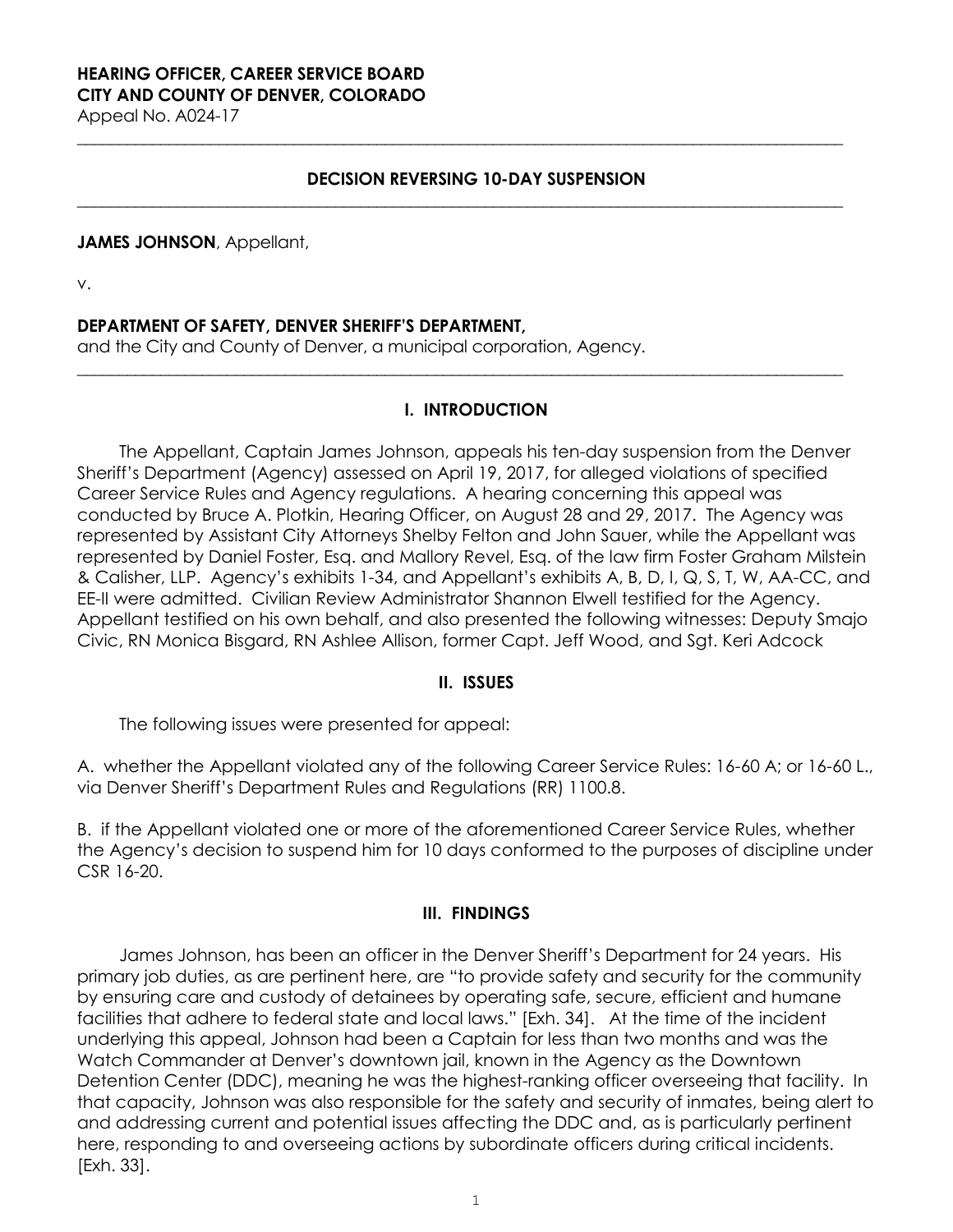Housing unit 4D at the DDC is known as a special management unit. Dangerous and mentally impaired inmates there require the highest level of monitoring and care.

On November 11, 2015, 4D inmate Michael Marshall, after refusing his psychotropic medicine for several days, became unstable, tearing at his food, cramming it in his mouth, tearing up trash, smearing his feces, and pulling foam from his mattress. To the deputies who were instructing him to clean up his cell, Marshall appeared to be unable to comprehend them. He was allowed out of his cell in order for his cell to be cleaned, but aggressively approached another inmate and was unresponsive to deputies' instructions.

Deputies escorted Marshall to the nearby sally port where he could remain separated from other inmates while the deputies had his cell cleaned. They also placed a request for Marshall to be reclassified so that he would be moved to a "camera cell" where he could be more effectively monitored, and so that emergency medication, "e-meds," could be forcibly administered to address his symptoms.

While the reclassification was being processed, Marshall began pacing the sally port, strewing trash from a blanket he had carried with him from his cell. He refused multiple instructions to return to the bench and remain seated. He tried several times to walk past deputies toward the inmate common area. A deputy pushed Marshall in the chest to prevent him from leaving the sally port towards the corridor, and Marshall fell backward and down along a wall. At that point, other deputies who had been summoned and had been observing from just outside the sally port, entered to assist with controlling Marshall as he fell to the floor.<sup>1</sup> Five deputies had difficulty controlling Marshall on the floor, and one of them called for additional officer assistance.

Johnson heard the call for officer assistance and arrived shortly after. Johnson positioned himself on the wall opposite the door to the sally port, just inside of which five deputies were on the floor attempting to control Marshall, and just outside of which two sergeants were observing and engaging with the deputies. Marshall continued to kick and tried to stand up. Leg restraints were applied, but Marshall continued to struggle and resist all attempts to calm him down and to control him. [Exh. 2-6].

About one minute after Johnson's arrival, deputies began to control Marshall, and assisted him to a sitting position, but he suddenly became limp and unresponsive. [Exh. 1-5; Exh. 1-38; Exh. R-6; Exh. 32 at 18:35:42]. The deputies lowered him. Marshall vomited. Johnson approached the sally port to observe, and immediately ordered Sergeant Adcock to call for a medical emergency, even though a call had been placed before he arrived.<sup>2</sup> [Johnson testimony; Adcock testimony, Adcock cross-exam; Exh. 32 at 18:36:10]. Nursing staff began to arrive within 30 seconds after that call. In compliance with the Watch Commander Post Orders, Johnson returned to his prior position on the far wall, as two sergeants remained just outside the sally port, observing the deputies. [Exh. 32 at 18:36:12; see also Exh. 33].

As five nurses arrived, Marshall regained consciousness and immediately struggled again. Deputies again held Marshall down by his limbs, shoulder blade area and pelvis.

Registered Nurse Ashlee Allison took Marshall's vital signs which appeared to be stable. She checked his lungs and determined he had bronchial spasms, which she described as tightness as occurs during hard exercise or as a result of struggle or vomiting. Concerned about

L,

<sup>1</sup> The Agency deemed all deputies' reactions up to this point to be "reasonable, necessary and legitimate." [*see* Exh. 2 n. 4; Exh. 2-5].

<sup>&</sup>lt;sup>2</sup> Johnson was aware of the earlier call but determined, under the circumstances, that the situation required more urgency. [Exh. 8-10].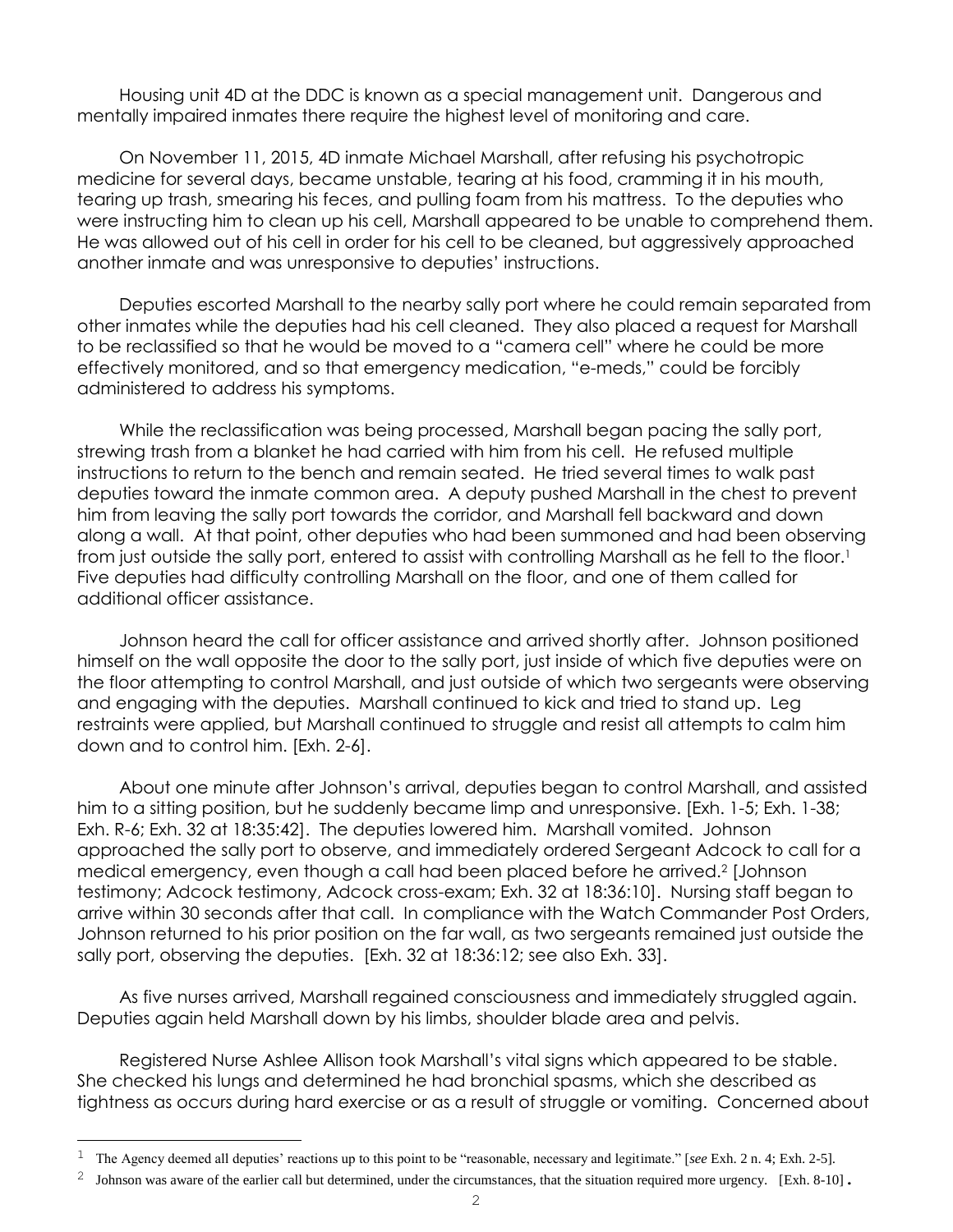possible aspiration of vomit, she asked the deputies to relieve any pressure on Marshall's back and when she looked up they had complied and were restraining Marshall only by his limbs. [Exh 2-8]. During that time, Johnson remained in the hallway outside the sally port, occasionally engaging in conversation with officers in the hallway, but otherwise observing in the direction of the sergeants who remained just outside the sally port observing their deputies.

Head Charge Nurse Monica Bisgard wrote down the vital signs as Allison called them out and asked Allison to return Marshall to an upright position and place him in a wheelchair in anticipation of taking his vital signs more effectively and to wheel him to the medical unit, but the officers, who were still trying to control Marshall, balked at placing him in an unrestrained wheelchair based on his combativeness and their concern for the safety of all present.

Sgt. Adcock called for a restraint chair. Before moving Marshall to the restraint chair, deputies placed a spit hood over his mouth to prevent Marshall from biting or excreting vomit onto responders. [Exh. 2-10].

While deputies secured the restraint chair and pulled it into the adjacent corridor, Marshall became unresponsive again. Allison used her stethoscope to listen to Marshall's heart, heard two beats then nothing. Deputies immediately removed the spit hood, removed the restraints and laid the unresponsive Marshall on the floor, where a deputy began performing CPR. Johnson ordered Sergeant Adcock to call for an ambulance and then left to begin making notifications as required by his post orders.

Johnson knew he was required as Watch Commander to make notifications under the current emergency circumstances. Since he was new to the position of Captain and Watch Commander, he retrieved the Agency's policy book to make sure he complied with his duties. He filled out a Substantial Risk of Death Form; assigned a scribe to take detailed notes of the incident; instructed deputies to secure Marshall's cell; alerted his Chief; had Denver Health Medical Center alerted to Marshall's arrival; and filled out an in-custody risk of death form, all in conformance with pertinent written protocols. After Marshall was taken out by the EMTs, Johnson continued to focus on notifications, securing the scene for the Denver Police Department, and notifying the peer support unit, also in compliance with protocol. [Exh. 2-14; Exh. R-8; Johnson testimony].

A contemplation of discipline meeting was held on March 31, 2017, which Johnson attended with his attorney, Daniel Foster. On April 19, 2017, the Agency served its notice of suspension on Johnson, signed by the decision-maker, Civil Review Administrator Shannon Elwell, [Exhibit 27]. The appeal followed timely on April 19, 2017.

#### **IV. ANALYSIS**

#### **A. Jurisdiction and Review**

Jurisdiction is proper under CSR 19-20, as the direct appeal of a suspension. I am required to conduct a *de novo* review, meaning to consider all the evidence as though no previous action had been taken. Turner v. Rossmiller, 532 P.2d 751 (Colo. App. 1975).

#### **B. Burden and Standard of Proof**

The Agency retains the burden of persuasion throughout the case to prove the Appellant violated one or more cited sections of the Career Service Rules, and to prove the degree of discipline complied with CSR 16-20. The standard by which the Agency must prove each violation is by a preponderance of the evidence.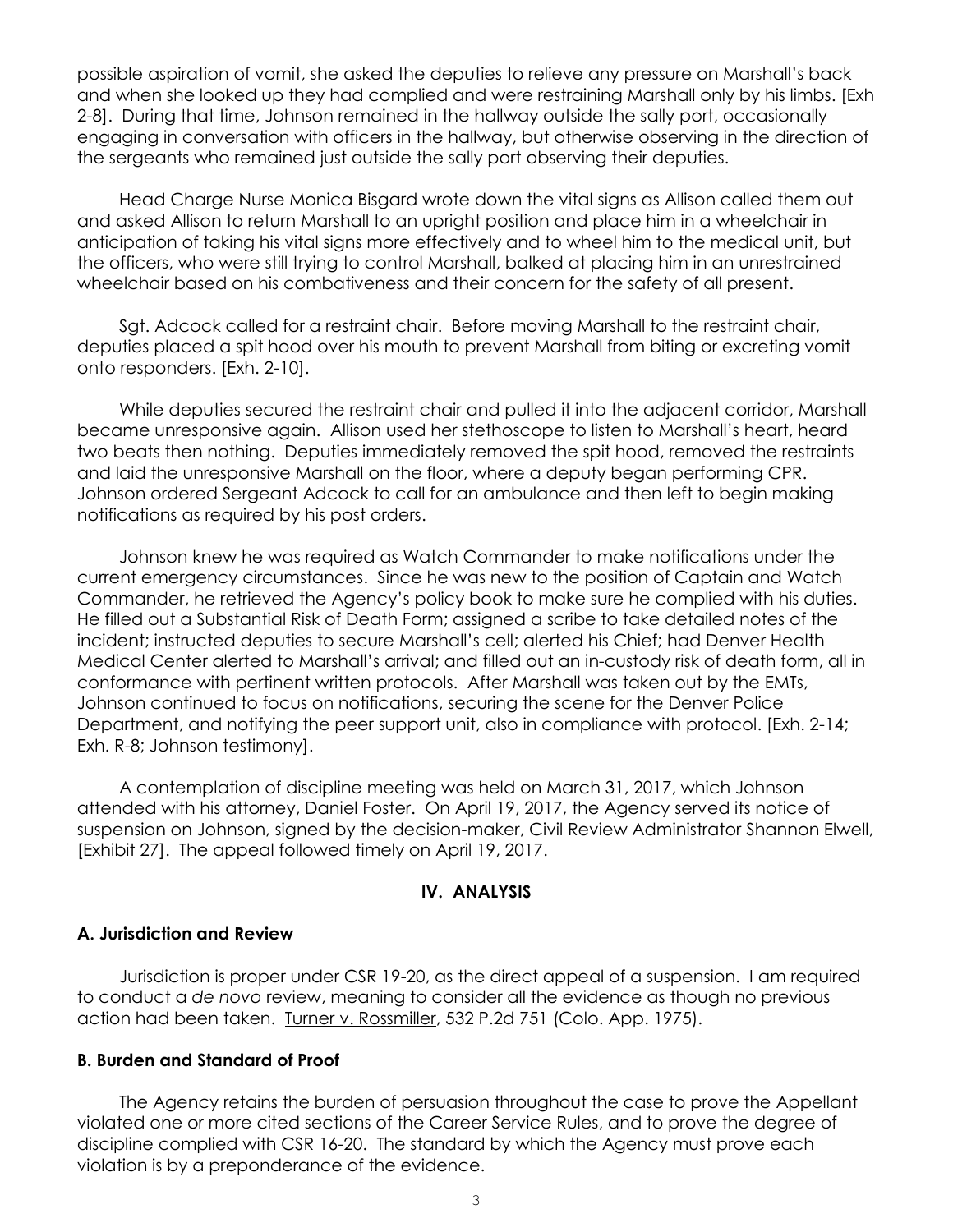## **C. Career Service Rule Violations**

## **1. CSR 16-60 A. Neglect of Duty**

Elwell failed to specify what duties Johnson failed to satisfy, other than his Captain classification and his temporary role as Watch Commander, both addressed under CSR 16-60 L., below. [*See* In re Gale, CSA 2-15, 5 (11/23/15), *aff'd* In re Gale, CSB 2-15 (7/21/16); *see also* In re Mitchell, CSB 57-13, 3 (11/7/14)]. Accordingly, no violation of this rule is found. [*See* In re Hernandez & Garegnani, CSA 25-17 & 26-17 (11/3/17)]

## **2. CSR 16-60 L. Failure to observe written departmental or agency regulations, policies or rules.**

As it pertains to:

## **Denver Sheriff Departmental Rules and Regulations RR 1100.8 – Failure to Supervise Supervisors are required to fulfill all obligations, duties and responsibilities of their rank.**

In its notice of discipline, the Agency claimed Appellant's conduct failed to satisfy two duties: Deputy Captain Class Specifications and Watch Commander Duties under Post Order TD001.1D.

## **Deputy Sheriff Captain Class Specifications**

Elwell identified three sections of the Deputy Sheriff Captain Class Specifications she believed Johnson violated:

## **1. Provide work instruction and assistance to employees with different or unusual assignments.**

In the notice of discipline, Elwell found Johnson was passive and lackadaisical. She specified Johnson (a) observed the incident from the corridor; (b) engaged in light conversation with subordinates; and (c) should have engaged with responding staff and more actively managed and supervised the scene, all deemed by Elwell to violate this section of his Captain Class Specification duties.

## (a) Observed from corridor.

From Johnson's position on the wall, directly across from his subordinate sergeants Adcock and Moore, Johnson could view their actions and hear them, except when he turned away briefly. [Exh. 32].Next, as seen in the video, Johnson approached closely to view the incident at three critical times. [*Id*.].Former Captain Jeff Wood testified, credibly and without rebuttal, that Johnson's position was proper for a Captain in this situation because it allowed him to see the incident, supervise his sergeants, and also to stay out of the way of staff and equipment. [Wood testimony; *see also* re Wood's credibility, below]. Wood also noted when Johnson's view became blocked, he moved to have a better view. [Id.] The video also showed Johnson moving closer to observe as deputies and nursing staff began taking Marshall out of the restraint chair, and backing out of the way in anticipation of medical staff's arrival. [Exh. 32 at 18:51:45]. Those were not actions of an inattentive supervisor.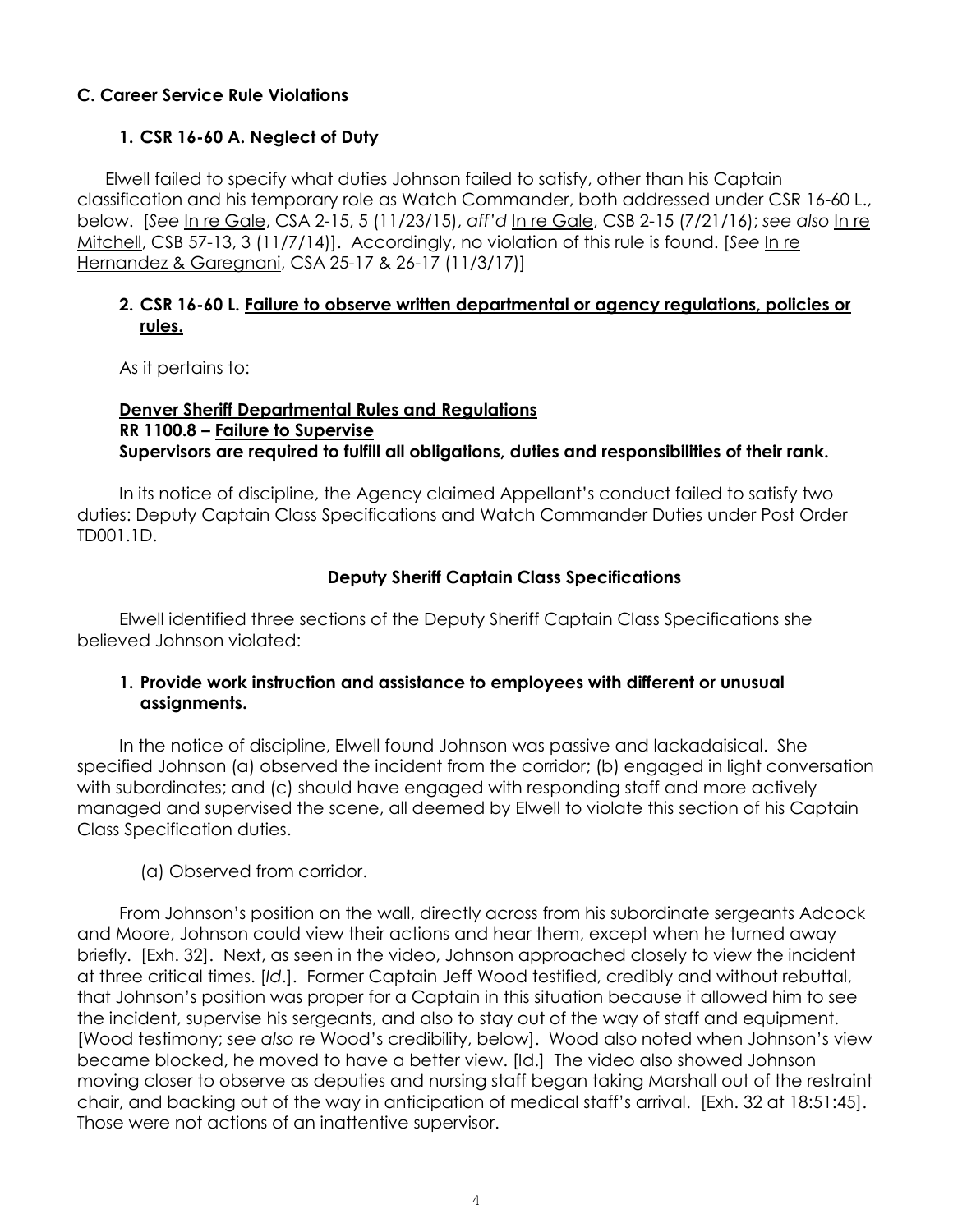(b) Engaged in light conversation with subordinates.

In the notice of discipline, and at hearing, Elwell appeared to fault Johnson for engaging in light conversation with Sergeants. Elwell believed Johnson was discussing either unrelated events with Sergeants, or making light of the situation, based on his momentary smile or laugh. Johnson testified his interactions with Sergeants were related to the underlying incident, including calling for a medical emergency, calling for an ambulance, and how and when to follow protocol for an emerging critical incident. [Johnson testimony; Exh. R; Exh. 10-14; 10-23]. With a silent video, Johnson's denial, denial by the sergeants present, and no other evidence to affirm Elwell's assumptions, they remain unproven, or, to the extent seen on the recording, lack a significant connection to a rule violation.

## (c) Failed to engage with responding staff

Elwell also denounced Johnson's failure to monitor and communicate with responding staff during the critical incident with Marshall. She cited the broadly-worded "provide work instruction and assist[ance to] employees with difficult and/or unusual assignments" from the classification specifications for the position of captain. [Exh. 34-2]. I infer "responding staff" includes deputies, sergeants, and nursing staff.

The Captain Class Specification states as follows.

## **Deputy Sheriff Captain (Career Service Authority Classification Specifications)**

**General Statement of Class Duties: Performs second level supervisor protective services work directing subordinate supervisors on an assigned shift and/or in a specialized unit in the Denver Sheriff Department.** 

[Exh. 34-1] [emphasis added].

Insofar as the notice of discipline asserted Johnson failed to communicate directly with deputies during a critical incident as a basis for discipline, that assertion lacks foundation based on the statement of duties, above. Moreover, Johnson logically testified that, had he directly involved himself in deputies' activities and choices, he would have been inappropriately usurping the role of his sergeants. [Johnson testimony; *see also* Wood testimony]. The chain of command structure in the Agency requires a separation of oversight, so that if Johnson saw the deputies engaging in improper restraint of Marshall, he would have directed his Sergeants to address it. [Johnson testimony; *see also* Wood testimony].

Other evidence supports that conclusion. Deputy Civic was one of the deputies who restrained Marshall. Civic testified deputies usually do not have conversations with supervisors during a critical incident, and that having a supervisor yelling directions would not have helped. Other officers who were present similarly found Johnson's level of communication was appropriate. [Exh. 1-29; Exh. 9-19; 9-55; Exh. 10-23; Adcock testimony].

The Agency failed to establish that Johnson failed to communicate, or inadequately communicated, with deputies. Next, insofar as the Agency claimed Johnson failed to communicate adequately with sergeants on scene, the following evidence was persuasive.

• Sergeants Adcock and Moore were present for the entire incident, Sergeants Newtown and Sergeant Petrie also arrived on scene. Sergeants Adcock and Moore actively managed the scene, while Newtown called for a restraint chair. Adcock, following Johnson's instruction, called for a medical emergency; and Moore ordered inmate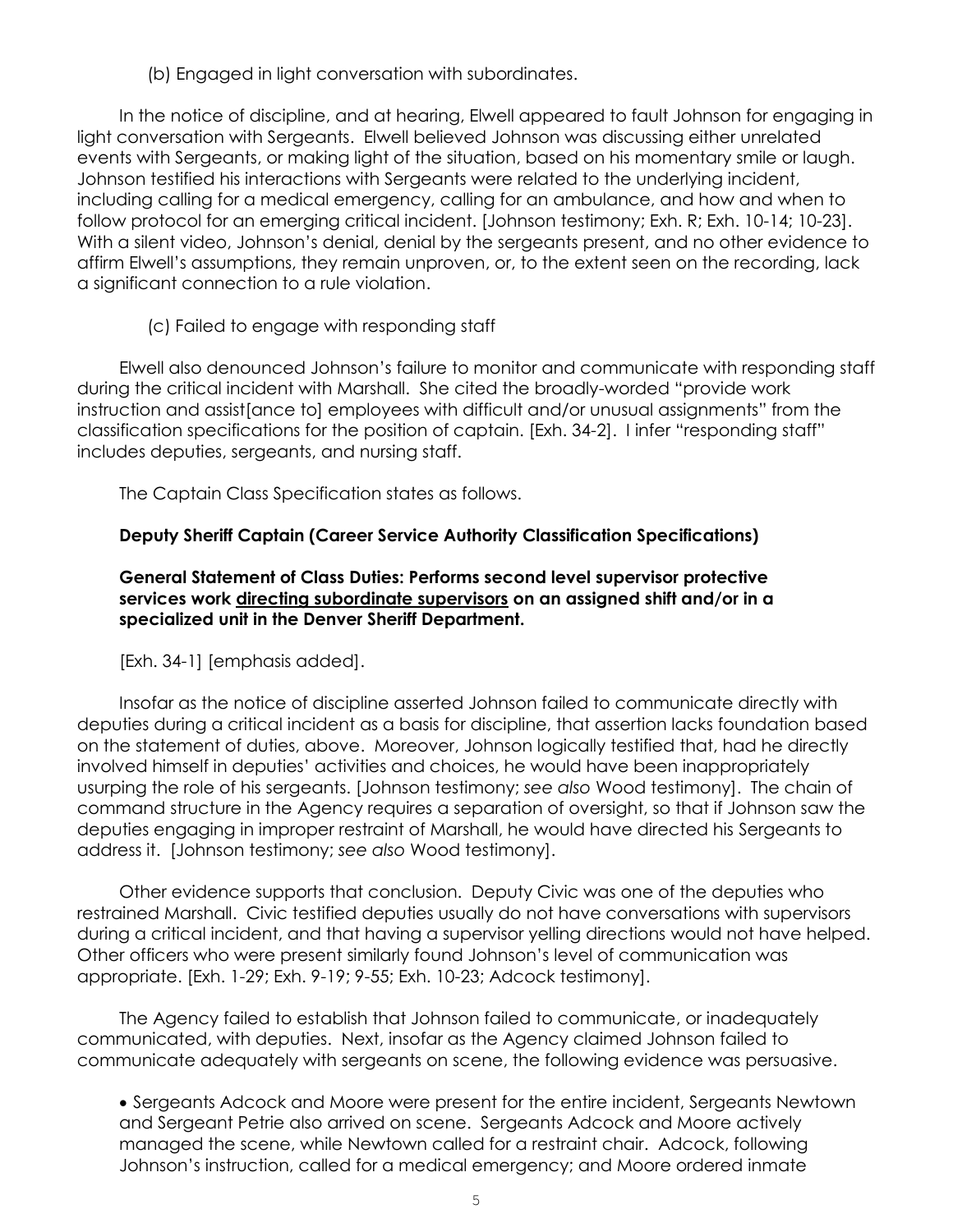Marshall to stop resisting, while also monitoring the situation. [Exh. U-19-20; Exh. 10; Exh. 1]. None of the sergeants was disciplined for their actions.

• Sgt. Adcock's IA statement and testimony affirmed Johnson interacted appropriately with officers on scene, [Adcock testimony; Exh. 1-38, 42]

• in his IA interview, Sgt. Newtown affirmed Johnson managed the scene appropriately. [Exh. 10-22, 10-23].

• Former Captain Jeffery Wood's testimony was persuasive.<sup>3</sup> His shift overlapped that of Johnson at the time of the incident. He was the same rank and standing as Johnson, a Captain who was also a Watch Commander; and Wood was with the DSD for 32 years, 17 of which were as Captain and frequent Watch Commander. Wood had managed "thousands" of critical incidents. [Exh. FF-8]. His experience and familiarity with Johnson's duties made Wood distinctly qualified to opine as to Johnson's performance of the duties of the Captain (and performance of the Watch Commander position as described below).

Wood was on duty at the time of the incident and arrived at the scene when he overheard the call for officer assistance, but stepped away for a meeting when he saw Johnson had control of the incident. He returned when the call went out for a medical emergency. He observed Johnson's performance of his duties both times.He also witnessed the deputies and nurses controlling and assisting Marshall.

During his IA interview, Wood reviewed the entire video recording of the incident, after which he affirmed Johnson was "absolutely" performing his duties properly. He stated a captain's duty is to monitor the sergeants and not intervene with their direct supervision of deputies unless excessive force is used."The Sergeant should handle the incident…you should let them do their job…the Sergeant would have to be grossly mishandling the incident [for me to take over the scene." [Wood testimony].He stated, and I find it logical, that a captain is the onscene "big picture person" who needs to step back to view the entire scene. Wood recalled Johnson conferred with Sgt. Adcock. He also recalled when Johnson's view was blocked, he changed position to retain his view of the incident, which, to Wood, indicated Johnson was fulfilling his duties as supervisor. [Wood testimony]. Having viewed the recording of the incident, Wood stated he would have made sure a medical emergency was called, that he would assign a scribe, and would have called for an ambulance. [Exh. FF-15, 16]. Johnson did all of that.

The video evidence confirms that, at times, Johnson remained at the far wall of the corridor, opposite the sally port door, and at times he maneuvered around other officers to have a closer view, conferred with Sergeants Adcock and Newtown, and gave directions to Adcock. [Exh. 32 at 18:36:10].In view of the video evidence, testimony from officers who were present, and Wood's testimony, I conclude Johnson gave, contrary to Elwell's conclusion, a proper amount of guidance and direction to responding staff under his duties, and did not have unduly "limited communication" with responding staff. In addition, as stated above, none of the sergeants were disciplined for failure to supervise, which could have been some indication that Johnson failed to supervise his sergeants.

The same evidence contradicts the separate claim that Johnson "took a passive role in managing the incident" and should have "interacted with the deputies in a more active way…"

L,

<sup>&</sup>lt;sup>3</sup> The Agency alleged Wood was not credible because he had been under investigation for excessive use of force and dishonesty, however the investigation was never completed and no findings entered, making the allegations a nullity. It was apparent Wood was not particularly fond of the Agency at the time of his retirement; however, his expertise in the duties of a Captain and Watch Commander were unassailed, and aside from the Agency's attempt to discredit Wood' general credibility, it offered no rebuttal to Wood' statements regarding the proper role for a Captain and Watch Commander during a critical incident.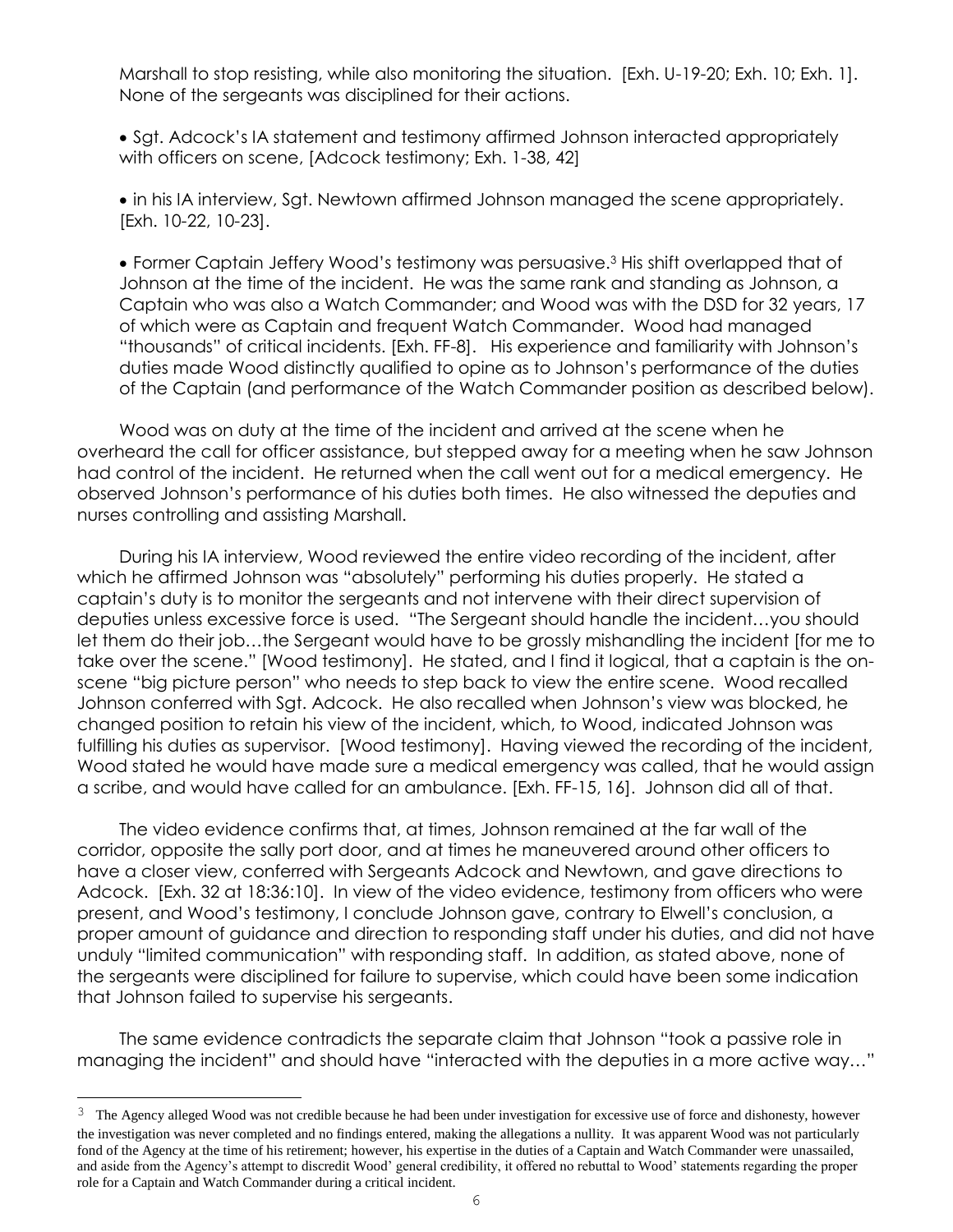First, this claim presumes Johnson was tasked with a responsibility to be involved in a hands-on manner. The evidence, above, indicates it is the on-scene sergeants who had that responsibility and that Johnson fulfilled his obligation to observe whether the sergeants were properly monitoring their charges. As was stated above, Elwell had no issue with the conduct of any of the sergeants. Second, as stated above, it is the sergeants, and not Johnson's role to interact with the deputies on scene. That Johnson may not have been aware Marshall vomited now it occurred, as denounced by Elwell, is not a failing of the Captain or Watch Commander position. That immediate observation also falls within the purview of the sergeants' duties. As Johnson and Wood testified, that extent of observation would have required Johnson to insert himself into a very crowded scene and thereby interfered with deputies and nurses alike. Such interference could have opened Johnson to criticism for interfering with the same responders he was charged with overseeing. [Johnson testimony; Wood testimony].

Next, as regards the allegations concerning Johnson's interaction with responding medical staff, Elwell's allegations were highly subjective as to what extent Johnson "should have communicated with medical staff;" "manag[ed] the situation;" or "appl[ied] supervisory principles and practices," since no particular authority was cited, I reject the inferred offer to impute any.

During a medical emergency, as this clearly was, the most senior officer on site – Johnson is responsible for the safety of the inmate, nurses, and the officers equally. The senior-most nurse on site is responsible for the medical side of the emergency. If the two responsibilities conflict, the safety of the nurses and officers take precedence over the medical emergency of the inmate. This is true logically as well as officially. [Exh. II at 4001.00].<sup>4</sup> Wood's testimony was equally persuasive. He stated medical and security functions are separate and security concerns override medical.

Also regarding Johnson's interactions with medical staff, Elwell claimed Johnson failed to ascertain the extent of the medical emergency, i.e. that Marshall vomited, and therefore failed to interact with medical staff regarding that development. That conclusion is contrary to the evidence. Almost immediately after Johnson arrived, and Marshall became unconscious, Johnson approached, looked in, and immediately ordered a medical emergency call. [Johnson testimony; Adcock testimony; Exh. 24-13]. Johnson also asked whether Marshall's chest was rising and falling, instructed the call for an ambulance, and made all required emergency notifications. [DO 4002.00]. Johnson did not consider carrying Marshall to the medical unit or consider alternate modes to transport him there, as suggested by Elwell, since he learned nurses were waiting for e-meds to arrive, [Exh. 24-14], which would be administered there in the corridor, following which Marshall would be transported directly to the hospital.

In summary, testimony from those present, the video evidence, and testimony from former Captain Wood rebut Elwell's claim that Johnson failed to communicate or inadequately communicated with staff in violation of DO 1100.8. Elwell's criticism of Johnson's "lackadaisical" appearance is just that: a matter of appearance, and not substantively in violation of authority.

L

<sup>&</sup>lt;sup>4</sup> Since an inmate who is lashing out during a medical emergency could well inflict harm on those trying to help him, it is the duty of the officers to protect not only themselves, but the medical staff who are attempting to assist the inmate. It follows that the duty to protect responders could require – even at the risk of aspiration - holding down the head of an inmate who is vomiting if responders are in danger of even an unintentional assault. Moreover, it seems evident such an inmate may need to be restrained in order to administer emergency medication.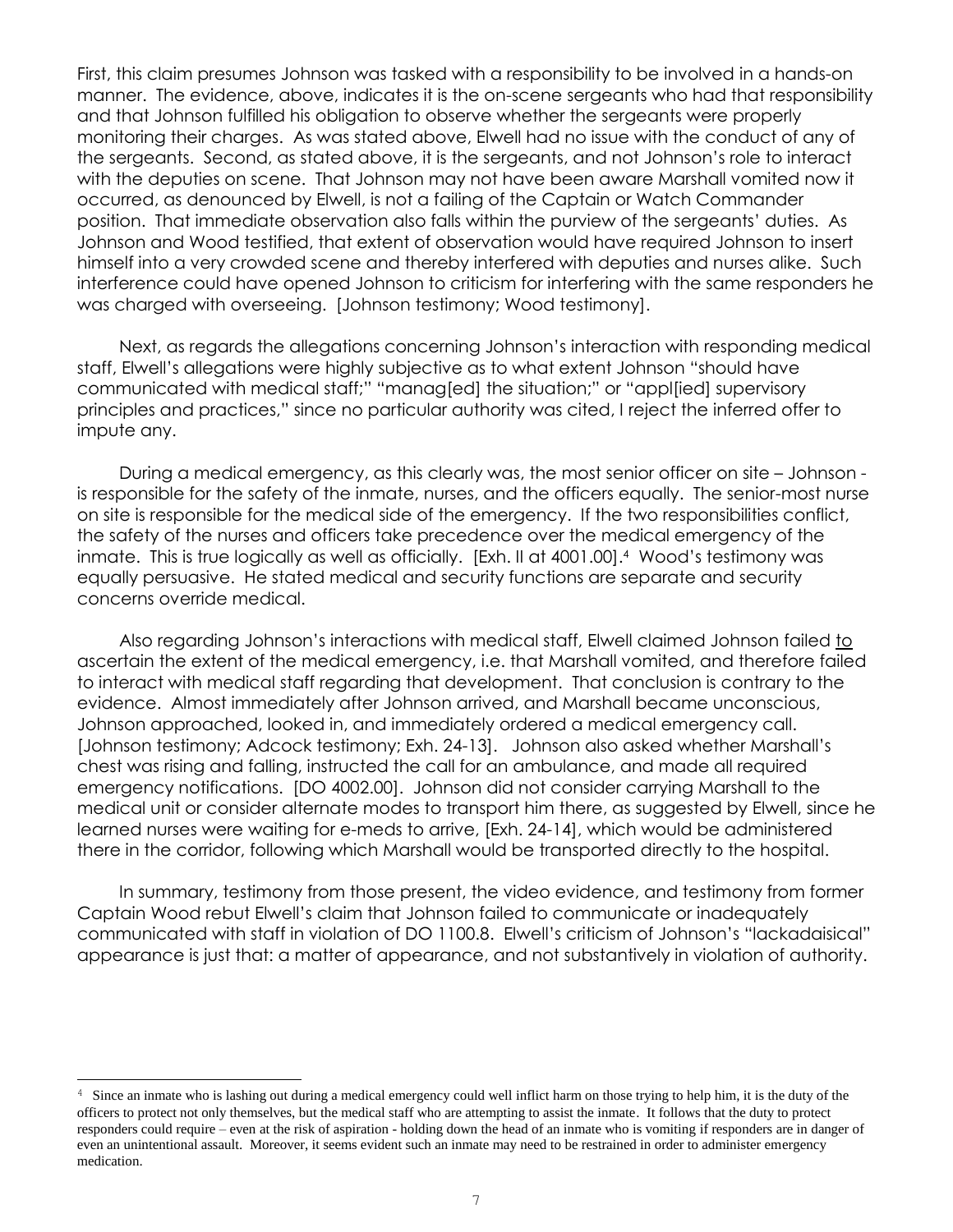## **2. Formulate tactical approaches to pending medical crises**

In her 2<sup>nd</sup> claim related to the Captain Class Specifications, Elwell found Johnson failed to formulate a tactical approach to potential crisis situations, which derived from his duties as a Captain. [Exh. 34].

The reference to "formulating tactical approaches to potential crisis situations" does not apply, as this was not a potential crisis, but an actual critical incident for which there were protocols and which Johnson applied as found below.

## **3. Apply problem-solving techniques**

The third violation of the Captain Class Specifications alleged by Elwell was that Johnson failed to "apply problem-solving techniques to the incident, including a failure to identify the problem, exercise sound reasoning, provide alternative solutions, and distinguish between relevant and not relevant information."

This reference derives from the minimum qualifications for a Captain [Exh. 34-3]. I assume the Agency would not have qualified Captain Johnson for his current rank, awarded less than two months earlier, had he not demonstrated these minimum qualification. Stated another way, these qualities are prerequisite to apply for the rank of Captain, not a performance standard after the rank is attained. As such, this prerequisite fails to provide an enforceable standard of conduct.

## **Watch Commander Duties**

Insofar as the Agency's claims related to Johnson's duties as a Watch Commander, it is helpful to begin with the only pertinent language in the Watch Commander Post Order that relates to this appeal.

### **DENVER SHERIFF DEPARTMENT WATCH COMMANDER POST ORDER TD001.1D**

### **Critical and Other Incidents**

**Watch Commanders are expected to respond to critical incident alarms, and to manage and document the incident(s) according to all Post Orders, Department Orders, and Policies. Watch Commanders shall complete a cover letter report in TAG on all critical incidents.** 

**Details of incidents involving serious injury, serious illness, or death shall be reported promptly to the Major of Operations, who will coordinate notifications to appropriate individuals, including notifying the next of kin.** 

[Exh. 33-4].

The only direct reference to the duties of a watch commander In the Agency's notice of discipline claimed "[a]s a Watch Commander, Captain Johnson was responsible for, among other things, ensuring the safety and security of the inmates in the DDC, and being alerted to and addressing current or potential issues affecting the same." That language does not derive from the Watch Commander Post Order, which is silent as to those duties. The only other basis for "duties" allegedly violated by Johnson derive from the specifications under the classification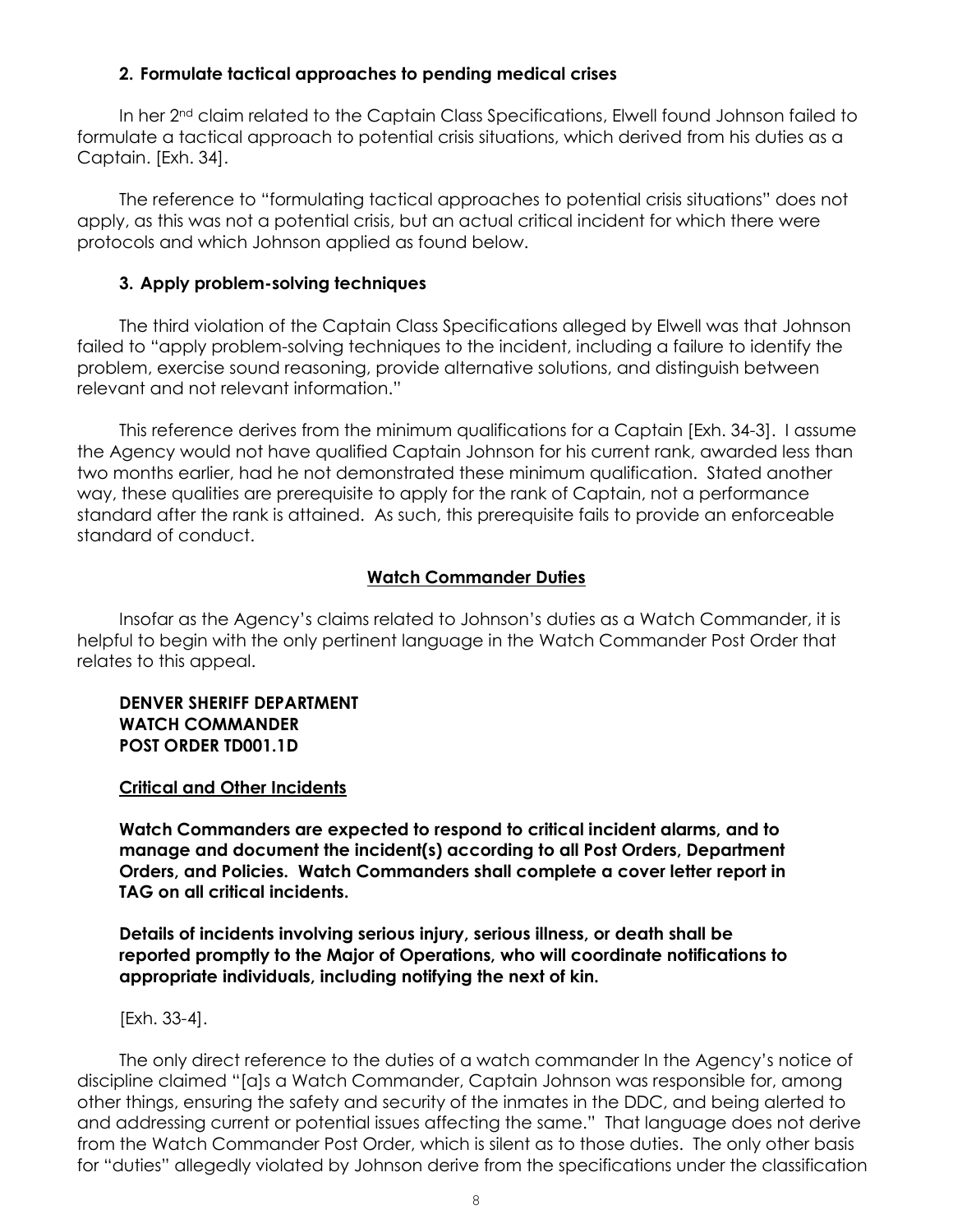of Captain which was addressed above, and were fulfilled by Johnson. No evidence addressed whether Johnson "reported promptly to the Major of Operations," thus, to the extent it was a claim, it remained unproven.

## **Other duties related to the Watch Commander post**

During cross examination, Elwell supposed the incident was most likely a Type 1, Type 2, or Type 3 Incident under DO 4002.00 Emergency Classifications, which state as follows.

> **Type 1 – Critical incidents that are natural or manmade events, or any other occurrence of unusual or severe nature which causes or threatens to cause the loss of life or injury to persons and/or severe property damage. Such situations cannot be safely controlled by the use of personnel on duty without great risk of serious injury. In Type 1 incidents, it is the responsibility of the ranking supervisor on scene to assess the situation and decide what actions will be taken.**

Elwell testified this classification is most appropriately used for natural disasters or prison riots, and therefore I find this subsection inapplicable based on the Agency's evidence.

## **Type 2 – Major actions which place the lives and safety of staff, or others in serious danger and cannot be safely controlled by the use of personnel on duty. In Type 2 incidents, it is the responsibility of the ranking supervisor on scene to assess the situation and decide what actions will be taken.**

Elwell testified this classification is also most appropriately used for a fire or riot, not a medical emergency involving a single inmate. Based on this representation, I find this subsection inapplicable.

> **Type 3 – Actions that cause a serious stoppage or disruption to routine operations. Such situations can be safely handled by personnel on duty along with outside assistance such as local law enforcement, paramedics, and/or fire department.**

Elwell stated Type 3 is most likely the correct classification for Marshall's situation, as it was handled by in-house medical staff and required only a paramedic from outside. Under 4002.00, the required protocol for the Watch Commander under this emergency classification includes seven actions.

- **1. Notify Control Center Personnel immediately.**
- **2. Respond to the affected area if possible and gather information about the incident.**
- **3. Remove members of the public and non-essential personnel from the immediate area.**
- **4. Assign a scribe, as necessary.**
- **5. Contain the threat and establish a secure perimeter.**
- **6. Call additional staff within the facility to maintain control, if necessary.**
- **7. The necessary outside agency shall be contacted.**

Johnson testified, and Elwell affirmed, that Johnson accomplished each of these requirements during the incident. Because Johnson followed the only applicable section of Watch Commander duties pertinent to this incident, he did not fail to meet the requirements of his Watch Commander duties, and no violation was proven thereunder. Consequently, no violation of CSR 16-60 L. was proven.